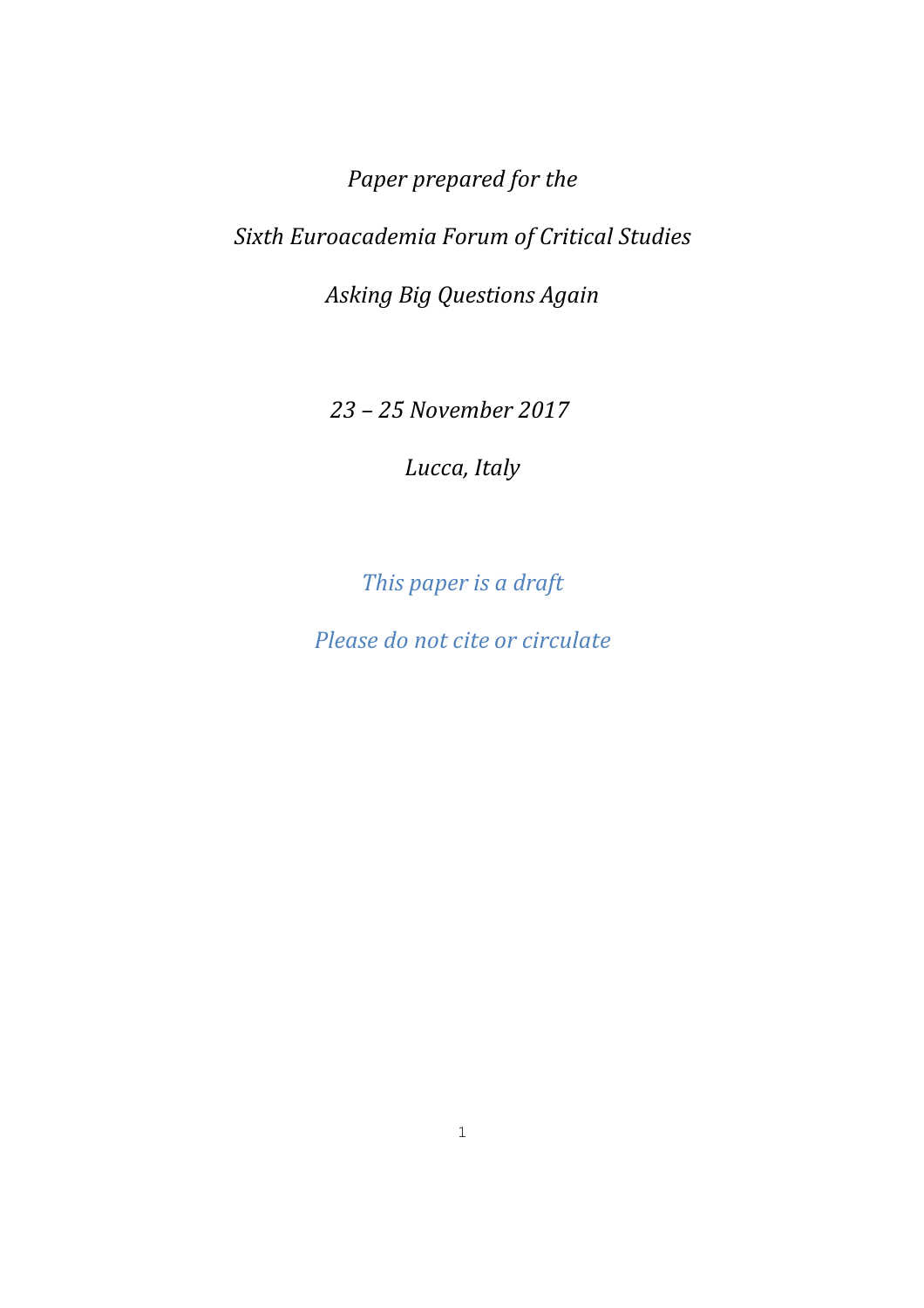Spitting on Incapables, Madmen, and Cheats: The NSDAP's War on Degenerate Art

By

Sean N. Kalic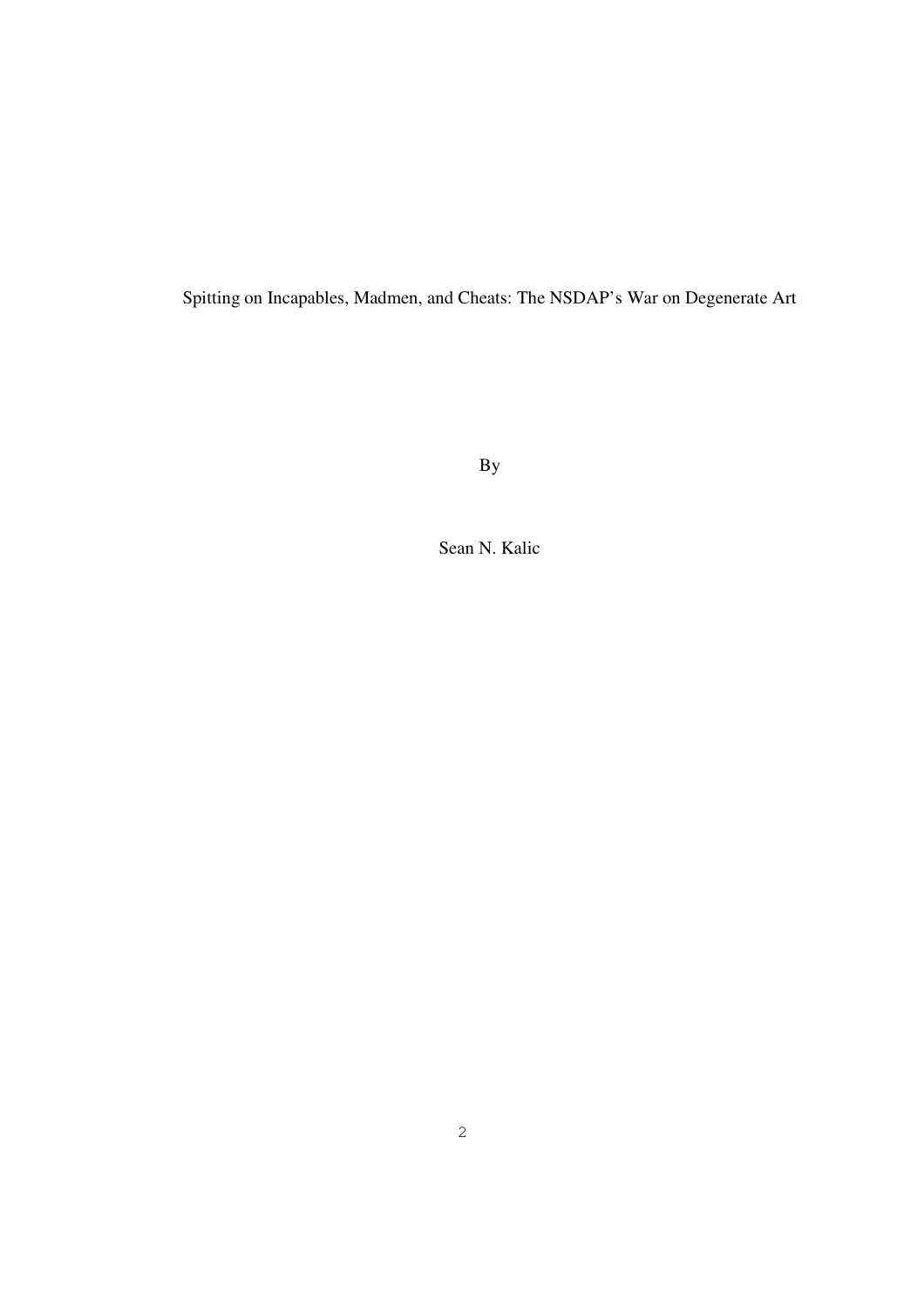## **Abstract**

In the months and years after World War I, a tremendous amount of anti-war art emerged from the Weimar Republic. Avant-garde artists such as Otto Dix, Georg Grosz, and Max Beckmann, to name a few, established their art as critical commentary on the negative value of war to a civilized society. However, as the interwar period evolved, the rise of the NSDAP in Germany allowed them to critique the value and significance of what they called "cultural bolshevism," believing that it was of little value to the psyche of the Nazi vision of the new German state. Hence once Adolf Hilter and the NSDAP achieved power, they institute a systematic program to cleanse Germany of "degenerate art." In its place, the NSDAP established a state run system to produce strong national art that represent the "truth" about Germany and its people. Drawing on paintings from the period 1918-1945, combined with primary source documents from various Weimar artists and their guilds, juxaposted against official documents from the NSDAP, I explain how the NSDAP used all assets of the State to use art as a vehicle to advance NSDAP propaganda for their political and military programs. My research provides critical insights into how the NSDAP used art as a tool to manufacture public support for their war effort. Furthermore, my paper explores the question how an artificial truth can become manufactured and perpetuated.

3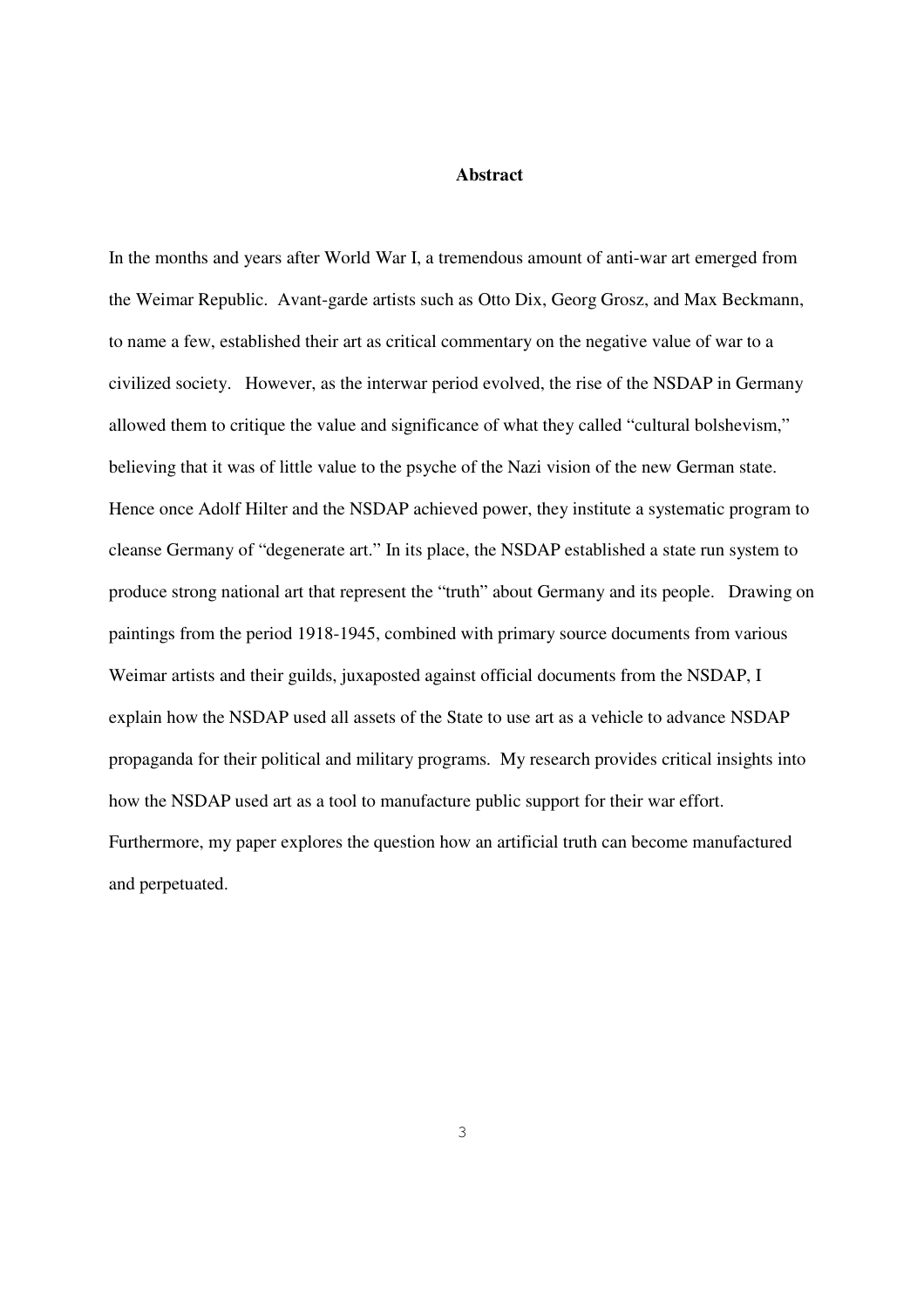## **Introduction:**

In November 2013, a large cache of unknown "degenerate art" became part of an income tax court battle in Germany. Degenerate art was the name given by conservative elements of German society to avant-garde works of art and artists in the period between the First World War and the rise to power of the National Socialist German Workers Party (NSDAP) in 1933 when Adolf Hitler seized power in Germany and fundamentally challenged the tenets of the Weimar era. Hitler and the NSDAP viewed avant-garde art with a visceral hatred. They compared avantgarde art and artist as cancers that had affixed themselves traditional German culture. Their objective was to eradicate this corruptive and dangerous strain that had infected and tainted Germany and its culture.

From the perspective of Hitler and his NSDAP the degenerate charlatans had been presenting a false image to capture the feelings and mood of the turbulent time that encompassed the First World War, as well as the tumultuous political and economic environment of the Weimar era. The ideas presented by the degenerate artists had eroded the proud and nationalistic heritage of the German state, therefore Joseph Goebells, Reich minister for public enlightenment and propaganda, held massive book burnings and confiscated approximately sixteen thousand works of art that had been declared "degenerate" by Goebells, Hitler, and the NSDAP.<sup>1</sup>

Hildebrand Gurlitts an art collector and gallery owner who worked for the NSDAP in the 1930s and early 1940s accumulated and stashed away his "degenerate art" collection of over thirteen hundred pieces of art found in Germany in  $2013$ .<sup>2</sup> The collections of art only surfaced when Gurlitt passed away and several works of art were found in his apartment by his son. Later authorities in Germany found additional works in warehouses throughout Munich.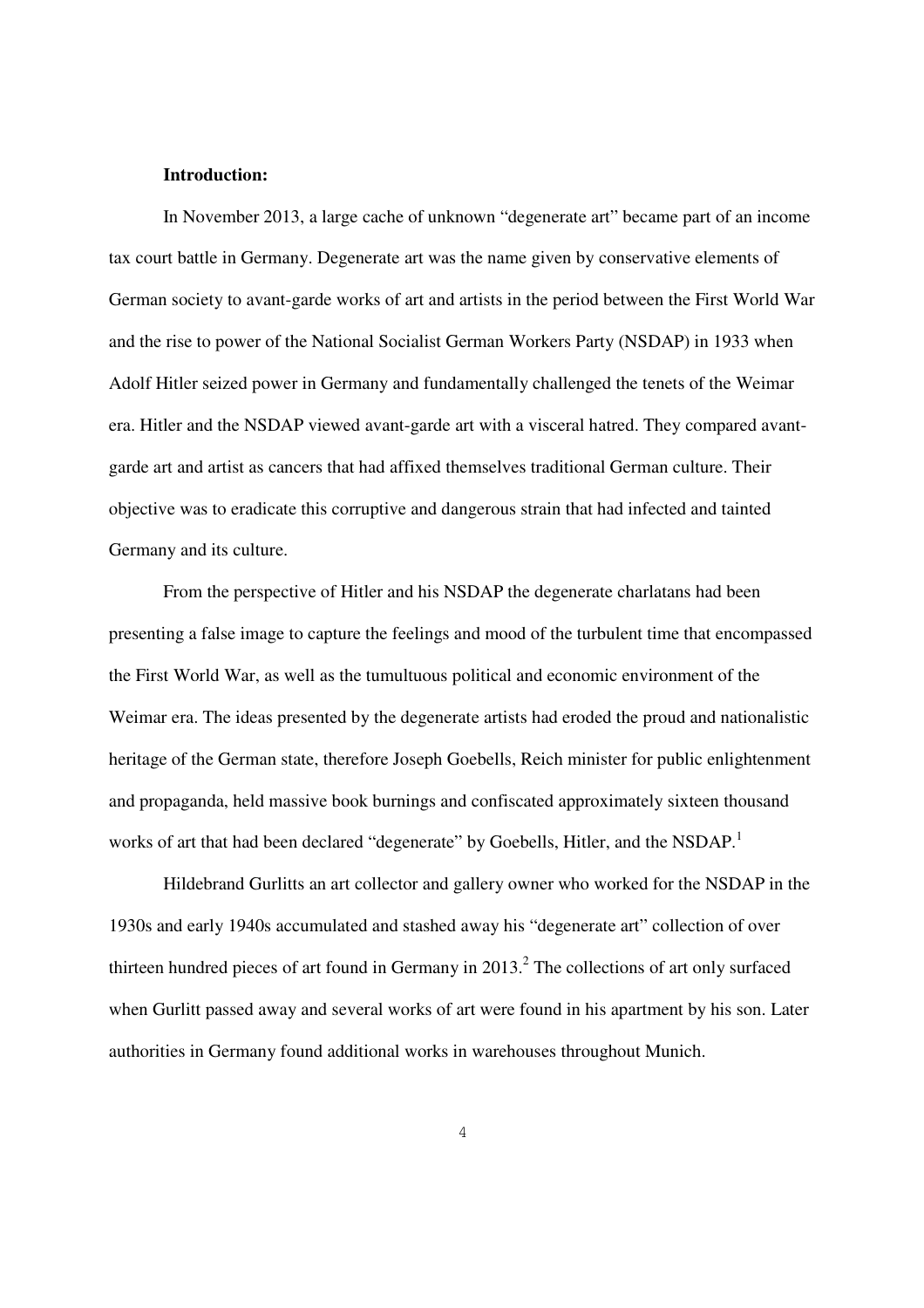The brief international intrigue and excitement of finding works of art that many believed had been destroyed by Goebells and his propaganda bureaucracy highlight the NSDAP's attempt to present a vision of their "truth" that did not represent the reality of the social, political, and economic conditions of Germany and its avant-garde artist in the interwar period. Using this war between perspectives on presenting the "truth" about Germany and its history, in which art became a powerful political tool used by Hitler's regime to shape an artificially defined and manipulated collective memory, the history of the NSDAP's purge of degenerate art becomes a very useful and powerful tool to understand the way that Hitler's political regime used and suppressed art to advance the NSDAP's vision of Germany and its history. In the case of the NSDAP, the Avant-garde art, which had become fashionable in the aftermath of the trauma of World War I and chaotic environment of the Weimar Republic, could not be allowed to persist as it did not represent a useful public image that supported the future under the leadership of Adolf Hitler and his NAZI regime.

For Hitler, Goebells, and the NSDAP specifically art was a powerful tool to "shape the mindless masses into a nation."<sup>3</sup> Purging Germany of Avant-guard and Degenerate art in an effort to control the artistic production in Germany allowed Hitler and the NSDAP to "legitimize the past" in a way that suited their political objective and unique vision of German history.<sup>4</sup> In short, Hilter and the NSDAP were at war for the control of shaping the collective memory of the German people which had become susceptible to the wild ideals of Bolshevism.

Hilter and his party believed that they were fighting Bolshevik and Degenerate forces for the very souls of the German people. Attempting to lead a "revival and resurrection" of German *Kultur*, in which traditional elements of German art served to combat the rotten decay of modernism. Art therefore became a critical means and a central tenet in the NSDAP's attempts to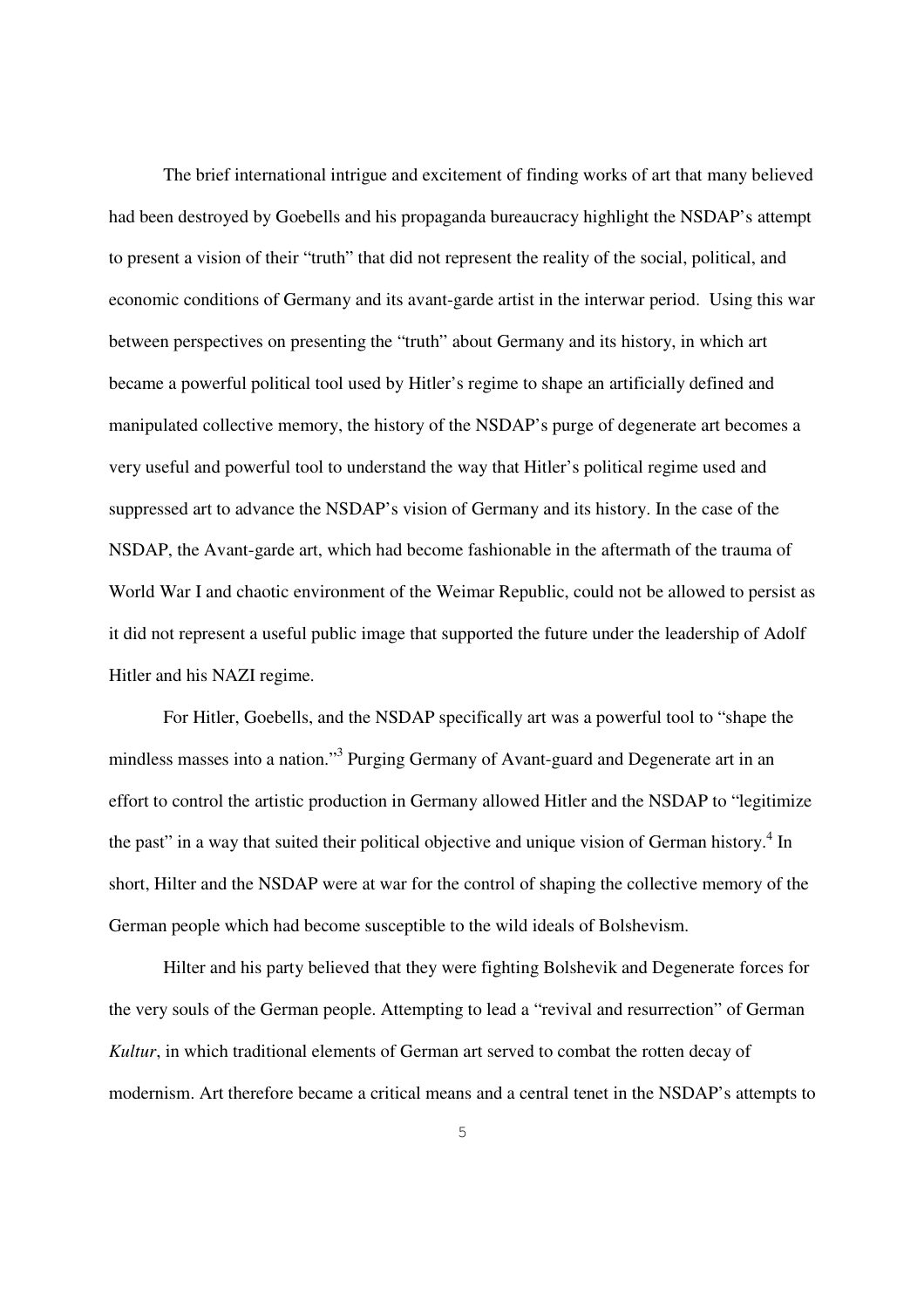save the soul of Germany.<sup>5</sup> Hitler was even quoted as saying that the struggle to revive German art and "save the people of Germany" would be the "proudest defense of the German people."<sup>6</sup>

This article therefore explores the relationship between art, war, and truth using Germany in the period 1918 to 1945 as a case study. This case study demonstrates that the "truth" presented by degenerate artists, based upon their experiences in the First World War and also in the turbulent political and economic environment of the 1920s, contradicted the vision of Germany remembered by conservative and right-wing elements of society led by Hitler and NSDAP. The confluence of art, war, and truth in the German interwar period led to a bitter and deadly fight in which Hitler and his NSDAP systematically fought to control the vision, history, and understanding of Germany's past. Degenerate art and artists had no place in this controlled and manufactured scheme. Art had become a means to wage a political war for the new truth in Germany.

#### **Rise of Degenerate Art:**

In the ending months of the First World War the domestic scene in Germany was rather grim and the deteriorating political and social conditions proved a significant force for Germans. Food shortages, worker's strikes, and sailor munities gave the impression to the front line soldiers that the German home front was ripe for revolution.<sup>7</sup> The Communist inspired Spartacus League led by Rosa Luxemburg and Karl Liebknecht called for open revolution of the capitalist system in November 1918 further exacerbated this tense political situation.<sup>8</sup> As a result, of the withering war effort, the collapsing home front, and the tumultuous political environment, the Kaiser abdicated which led Phillip Scheidemann to declare the establishment of the Weimar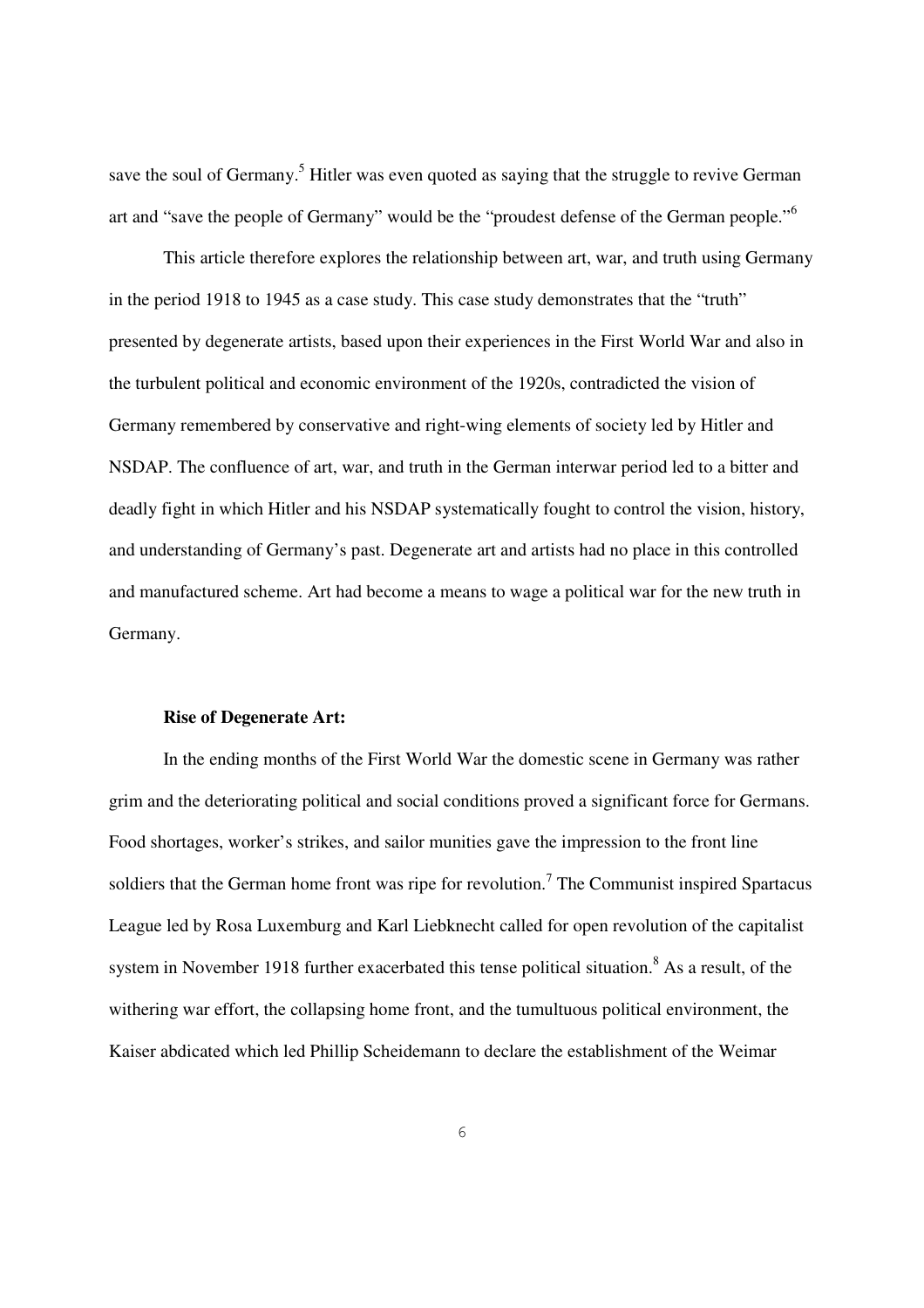Republic on November 9, 1918. By August 1919 the Weimar Republic had a new constitution and began the process of rebuilding the nation after the devastating effects of four years of war.<sup>9</sup>

Despite the significant initial growing pains of the new German Republic, which involved open street warfare between extreme left-wing and right-wing political parties and private armies, significant economic turmoil, and fragile coalition governments, the foundation of the Republic would eventually stabilize in mid the 1920s and remain functioning for approximately a decade before the NSDAP came to power and fundamentally alter the history of Germany and Europe in a profoundly negative way. A hallmark of the Weimar era was an open ability to express a wide variety of political and social positions within the parameters of the new state. However, after the NSDAP seized power in 1933, the political openness associated with the Weimar era became the first in a long list of significant casualties in the political, social, and artistic alternations that the NSDAP enacted onto the German people.

The effect of this openness during the Weimar era was that the people on the artistic fringe of the pre-war years became the cultural leaders in the Weimar era. As the "outsiders became insiders," to borrow a phrase from Peter Gay, the artistic culture of Germany saw an explosion in the artists affiliated with the dada, Bauhaus, expressionism, and cubist movements.<sup>10</sup> Though many of these movements predated the founding of the Weimar era, it was during the turbulent Weimar era that they surged in popularity and recognition.

Juxtaposed against the popular recognition of the avant-garde, there remained a strong conservative element in German society that sought to limit the growth and influence of modern and avant-garde art. The NSDAP's rise to power often included attacks on the modern art movement as being contradictory and even dangerous to the traditional cultural sentiments of Germany. Once in power the NSDAP and Hitler sought to eradicate the "the diseased ideas" of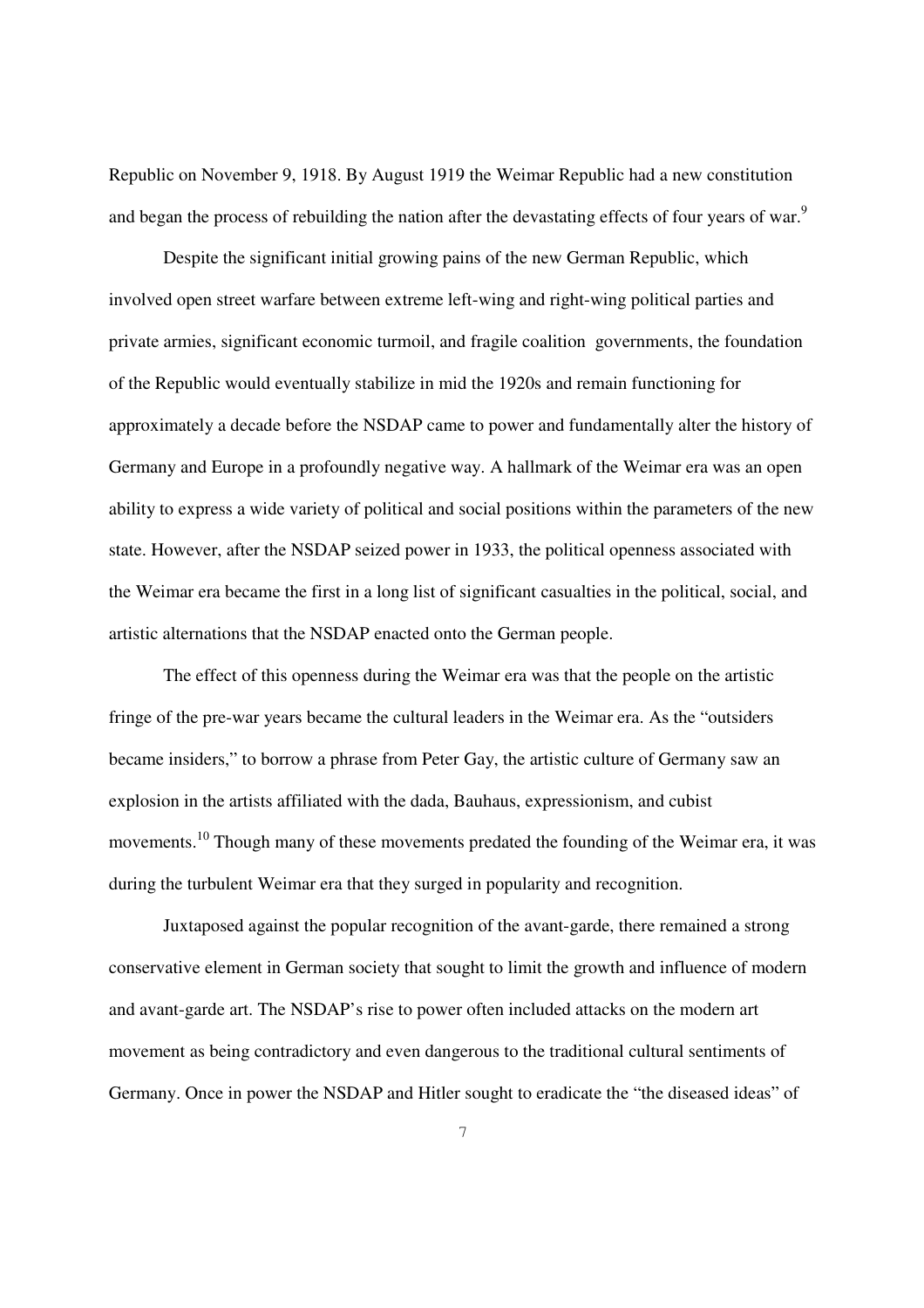the Weimar period as they believed that they had corrupted the psyche of the German people and misrepresented the immediate past. The NSDAP needed to stop this trend in order for them to reconstruct a new Germany.<sup>11</sup>

The Weimar and Nazi periods in German history represent two very distinct social, political, and cultural periods. The artistic culture of the two distinct epochs emphasize the difference, as well as serve as a motivating force that drove the NSDAP's quest to eradicate the "outsiders" influence from the Weimar period. For Hitler and his growing NSDAP infrastructure, modern art expansion in Germany was led by "Bolsheviks and Degenerates" whom had hijacked German culture. As a result they needed to be eradicated and replaced with ideas, theories, and culture more representative of true Germany culture and heritage, as defined and envisioned by the NSDAP. The NSDAP therefore would create a state sponsored system that cultivated schools, museums, and art that served to advance the *weltanschauung* of Hitler and his party and replaced the corrupting ideas and visions of degenerate artists with pure and "true" interpretations of Germany's past.<sup>12</sup>

#### **Degenerate Artists:**

The period 1919-1933 in Germany has been called "the most interesting and creative period in German cultural history."<sup>13</sup> As a result of the significant emotional trauma of the First World War that resulted in "anxiety about the future and hostility about the past," the Weimar era yielded an openness of expression for artists that focused on the horrors of war, concern about the present, and despair about the future.<sup>14</sup> Artists such as, Max Beckman, George Grosz, Otto Dix, and Ernst Ludwig Kirchner abandoned the romanticism and traditionalism associated with the Wilhelmian era, which they blamed for embroiling Germany in the First World Wwar.<sup>15</sup>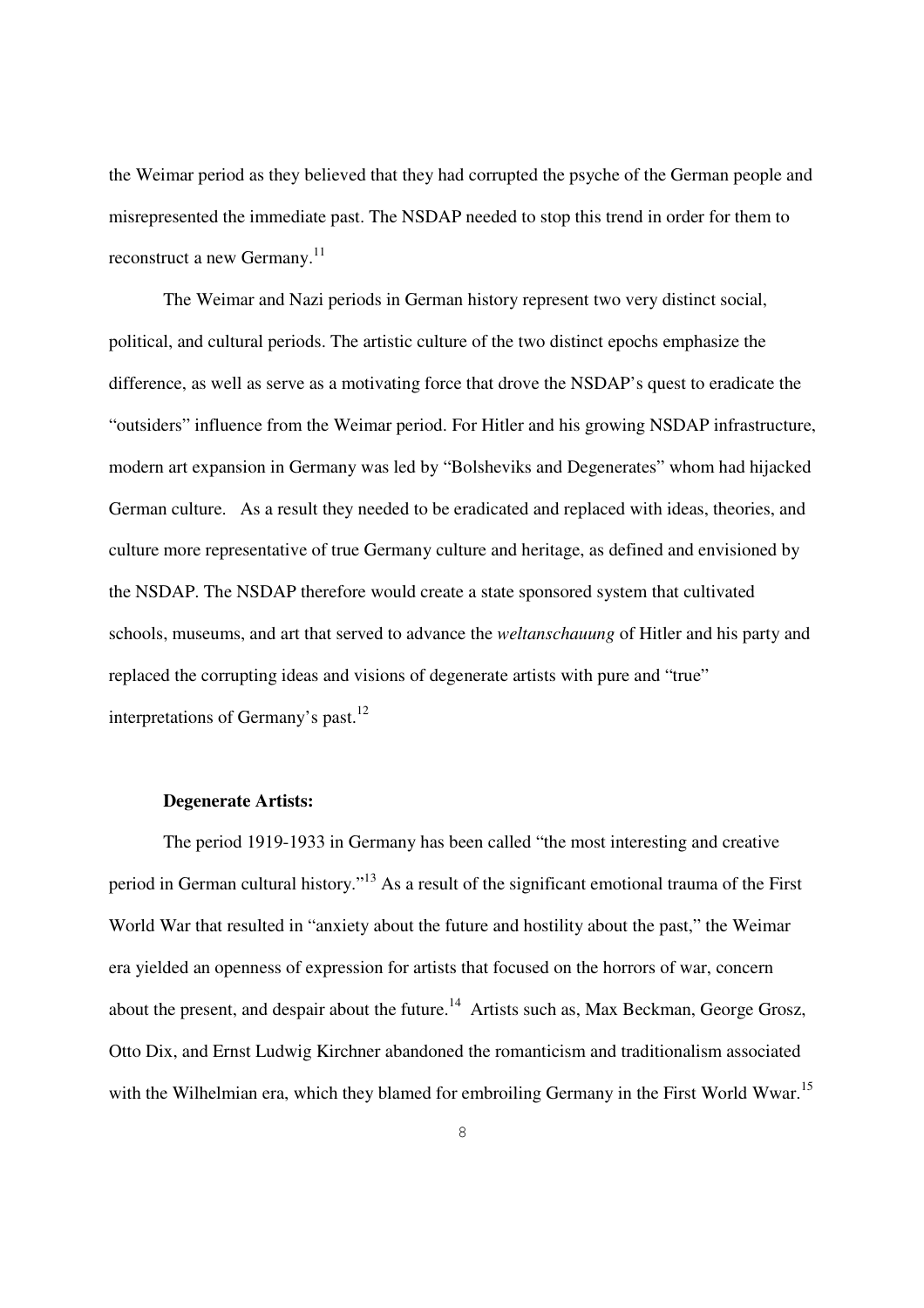In rejecting the philistine and destructive traditions of Germany's past, these representative avant-garde artists saw Dadaism, expressionism, surrealism, and cubism as the necessary means to expand the public's awareness in the culturally open Weimar era. Specifically, Beckmann, Grosz, Dix, and Kirchner actively believed that their art could be used to shatter the bourgeois pedestal affiliated with German art and in its place enlighten the people on the ills of society, war, and nationalism. Using their emotionally driven perceptions based upon their experiences from the First World War and the early day of the Weimar's chaos, their social, political, military, and economic experiences allowed them to use their art as public voice for the ills of the past, caution for the present, and hopelessness for the future. The art of Beckmann, Grosz, Dix, and Kirchner in the period 1918-1933 best represent themes and ideals associated with the "outsiders as insiders," and those ideas and social commentary that the NSDAP called "degenerate" which could not be allow to stand, once they achieved power.

Max Beckmann deeply affected by his traumatic experiences as a medical orderly in the German army had a nervous breakdown in July 1915, which eventually led to his discharge from the service in 1917. Though he had a traumatic experience as a result of the First World War, his art lacks the overt commentary on the social and political ills of the Weimar era. Instead, his work became more emotional and was dominated with sharp angles, flat color palates, with short and intense blasts of color.<sup>16</sup> When capturing people as his subjects, he tended to draw them with haunting and distance stares, against backgrounds that were dark, chaotic, and imposing. A general despair and sense of foreboding permeated his work, with figures that are disproportional and awkward.

In contrast to the quite bleak expressionism of Beckmann, George Grosz was a political "radical" and an overt member of the communist party, who was consistently at odds with the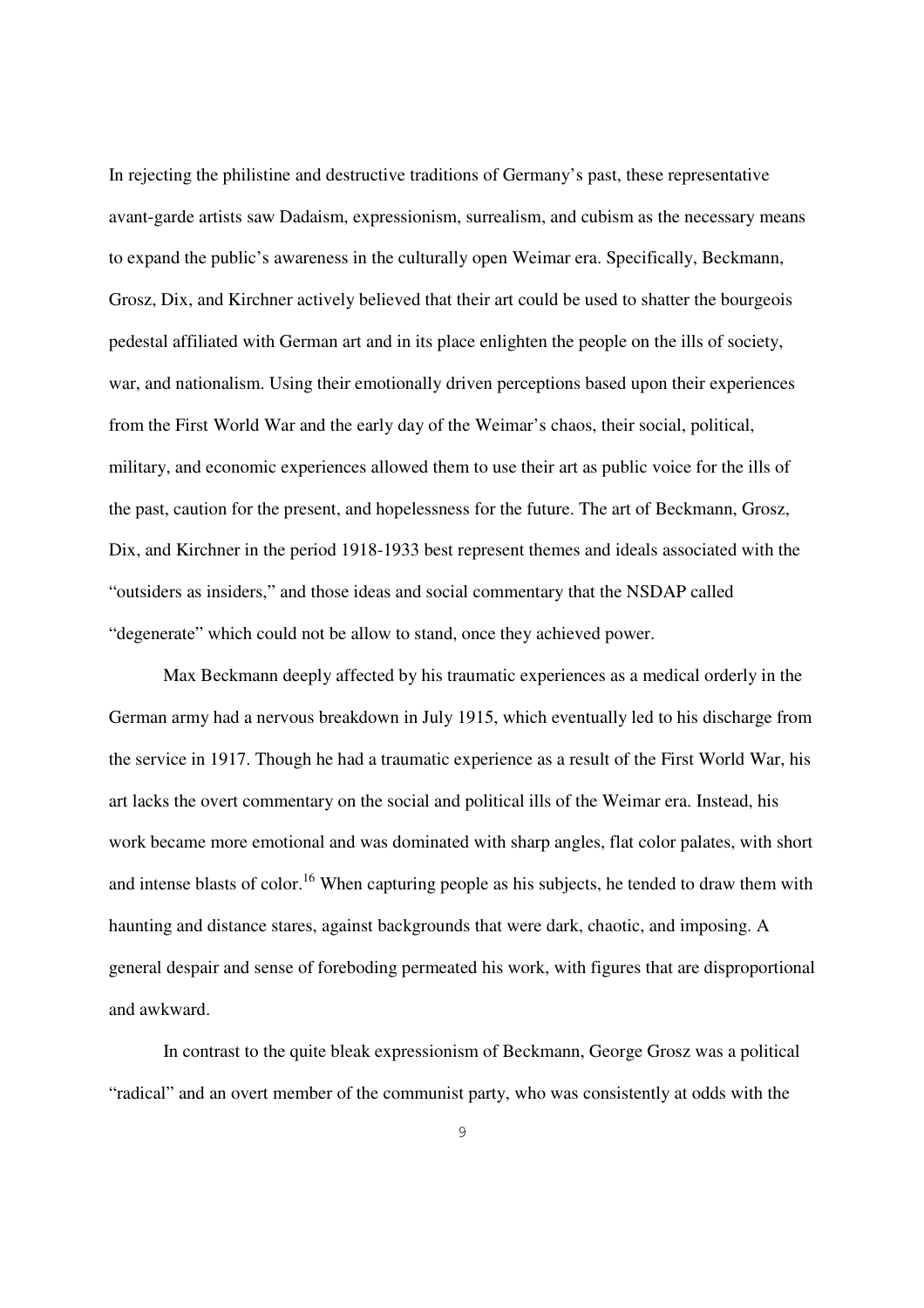German government. Known for his plain, yet poignant black and white political satyr, Grosz in many ways captures the essence of the "degenerate" artist.<sup>17</sup> His major theme is poignant critiques of the political and social structure of Germany, which as a devote communist he blamed on the industrial and financial elite in German society. Mainly using pen and ink, Grosz offered busy and seemingly hurried sketches that convey a sense of hastiness and rapidity, which result in a feeling of sloppy incompleteness, yet the his political message in his works are strong and straightforward.

Often considered the "father of German expressionism," Ernst Ludwig Kirchner provides yet another example of degenerate art of the Weimar era.<sup>18</sup> Like Beckmann, Kirchner served in World War I as a driver for an artillery unit. As a result of personally seeing the horrors of war he also had a nervous breakdown and was deemed "unfit for service" by the German state.<sup>19</sup> His paintings after his wartime experiences were not as overt and graphic as Grosz, yet not as drab and subdued as Beckmann. His work tended to focus on people with bold color choices and dynamic lines. A consistent undercurrent in Kirchner's work after the war is the physical impact and scaring nature of warfare.<sup>20</sup> Though his works can be colorful and bold, there is a general sense of distortion and chaos that persists.

The final example of degenerate art, is that of Otto Dix. Dix had a similar experience to Beckmann and Kirchner, in that he served in the German army of during the First World War. Yet unlike the other two, Dix served on the front lines with a machine gun unit. Furthermore, the German military awarded Dix the iron cross for his service and actions in combat. Having served the entire war and experienced the personal destruction of modern military machinery, Dix expressed a deep resent for war in his art in the interwar period with an objective to condemn the contemporary world as well as "undermine the German ideal of heroism."<sup>21</sup> Overall, his works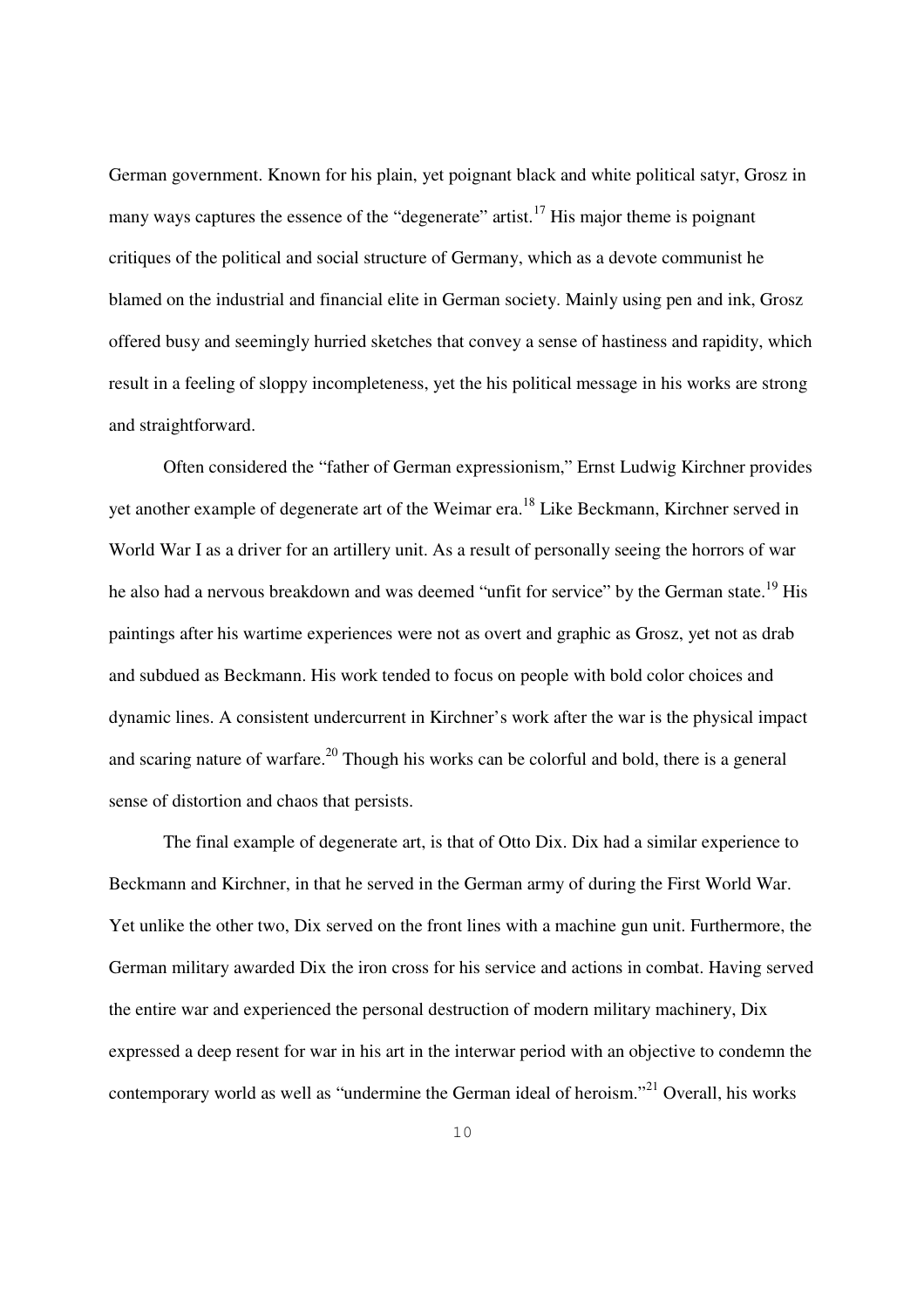present the very stark and grotesque realities of war that focus on the carnage to the human body. Dead soldiers and decaying corpse highlight the finality of man against machine and the ultimate futility of war.

Together these four artists represent just a mere snapshot of what the NSDAP would come to call "Bolshevik and/or Degenerate art." The common bond among these painters is that the experiences of the First World War, as well as the violent and tumultuous political environment of the early Weimar era deeply shaped and affected the psyche and art of Beckmann, Grosz, Kirchner, and Dix. As a result of these significantly emotional events, the art of these Weimar era artist came to be dominated with strong emotional sentiments, overt social commentary, bold use of colors, and a general tendency to ignore convention, while depicting the reality of war and the chaos of its aftermath.

 By viewing the work of these artists, it is easy to see the human destructiveness of war, the ills of the "corrupt" political system, and the general hopelessness for the future that permeated the aftermath of the First World War. Emotional themes struck a chord with this generation of German artists that served, fought, and lived through the First World War and political chaos of the first years of the Weimar Republic. Reflecting their experiences and emotions, their collective works provide a unique understanding into the psyche of a specific era of German history. Furthermore, their works offer an individual's perception about the truth about war and its messy political aftermath.

# **Attacking Degenerate Art:**

Yet while the work of Beckmann, Grosz, Kirchner, and Dix had wide acceptance and some acclaim, a strong and tightly knit conservative element within German society sought to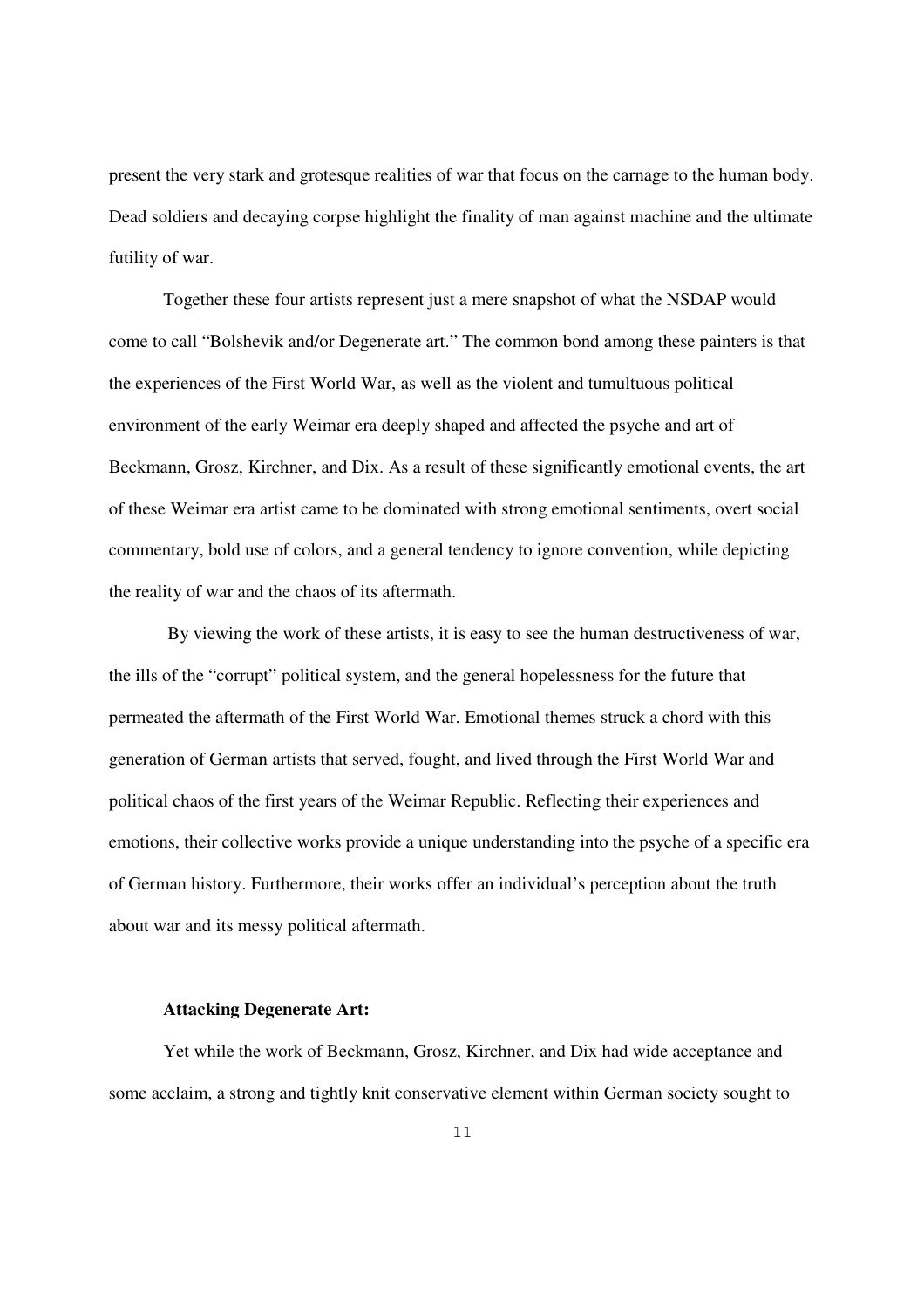eradicate and erase the impact of these "excrescences of insane and degenerate men."<sup>22</sup> Rapid anti-Semites and staunch defenders of Germany's true history such as Alfred Rosenberg, fueled the NSDAP's and Hitler's increasing concerned with the "plague" that had affixed itself to the once healthy body of Germany culture.<sup>23</sup> Rosenberg, the NSDAP, and Hitler were especially skeptical of the "degenerate" artists' apathy and distrust of the past, as well as their grotesque interpretations of the war, and their Bolshevik inspired interpretation of politics. Hitler specifically commented that "any new idea, a doctrine, a new philosophy, or even a political or economic movement [which] tries to deny the entire past, tries to make it bad or worthless, must be suspicious."<sup>24</sup> The need to retain the romantic legacy of the previous German Reich became a central tenet of the NSDAP and a fundamental avenue to attack "degenerate artist" once the NSDAP came to power in 1933.

In addition to Hitler and the NSDAP, Rosenberg also became a staunch defender of Germany's artistic traditions in the midst of the avant-garde Weimar era. As founder of the "Combat League for German Culture," Rosenberg sought to wither the influence of the degenerate art by advocating the "common stock of Nordic blood" found throughout German art historically.<sup>25</sup> Rosenberg and his League advocated a racial character in art and saw "degenerate" artists as fundamentally challenging, if not outright questioning this ideal by not adhering to the traditions of the Nordic type (tall, slender, light eyes, high forehead, and muscular).<sup>26</sup>

Rosenberg found the art of the avant-garde Weimar era full of racial impurities, grotesque disfigurements, and wronged headed social and political messages. He therefore deemed this style of art as deplorable and outright obscene. He, like Hitler, believed that a Jewish conspiracy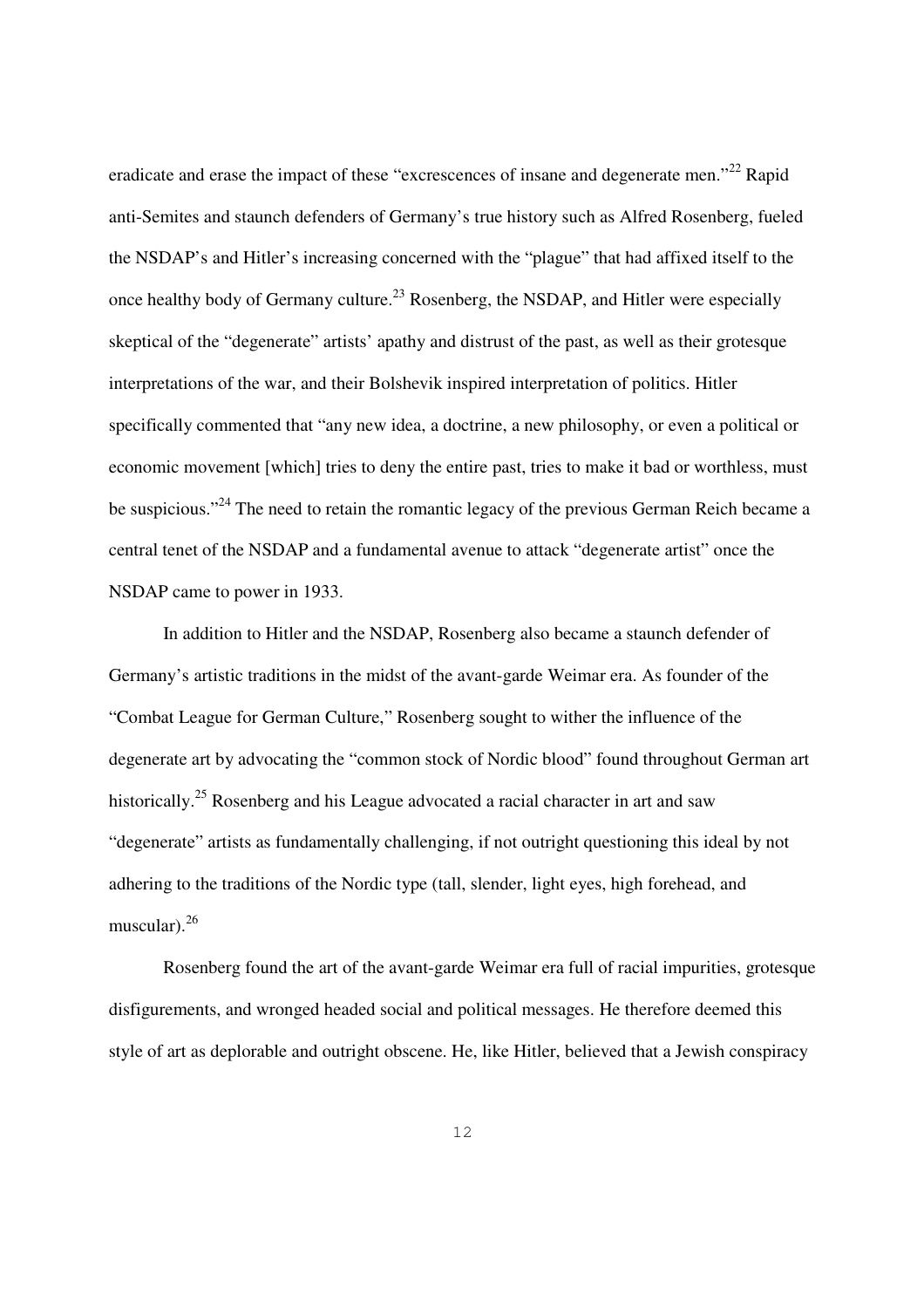was at work in the art world in an effort to topple the traditional high cultural standards of Germany. $27$ 

Ironically, the political openness of the Weimar era enabled conservative elements, such as Hitler and Rosenberg to attack the modern art movement, as they believed that it neglected, tainted, and misinterpreted the racial and cultural heritage of Germany. The appeal to the romantic past and a refrain of common racial character led to the NSDAP and Rosenberg building a conservative counter-art movement that rejected the degenerate and Bolshevik art concepts typified in the avant-garde Weimar era. Once in power Hitler and the NSDAP used their critiques of modern art as a foundation to rebuild their vision of Germany's traditional high culture that had been under extreme attack by the "degenerate" clique of artist typified by Beckmann, Grosz, Kirchner, and Dix.

Hitler's *weltanschauung* combined with Rosenberg's tenets of racial purity provided the intellectual foundations through which the NSDAP could remold Germany to the traditional tenets of Germany culture, Nazism, of course was the necessary political vehicle to advance and achieve this objective.<sup>28</sup> Within this new vision of German culture, the cancer of degenerate and Bolshevik art had to be eradicated.<sup>29</sup> For Hitler and the NSDAP art was a means to execute a political objective. Hilter and his party leaders such as Goebbels recognized the powerful symbolism and political effects of art, as well as the ability of art to convey the will of the regime, while also focusing on Germany's collective mentality.<sup>30</sup> Hence, the NSDAP moved in 1933 to begin establishing total control over the development of German culture. By establishing, a multi-tiered bureaucracy focused on using and producing art for the advancement of the vision and ideals of the regime, the NSDAP established schools that developed the "traditional" styles of painting, sculpture, architecture, and theater.<sup>31</sup>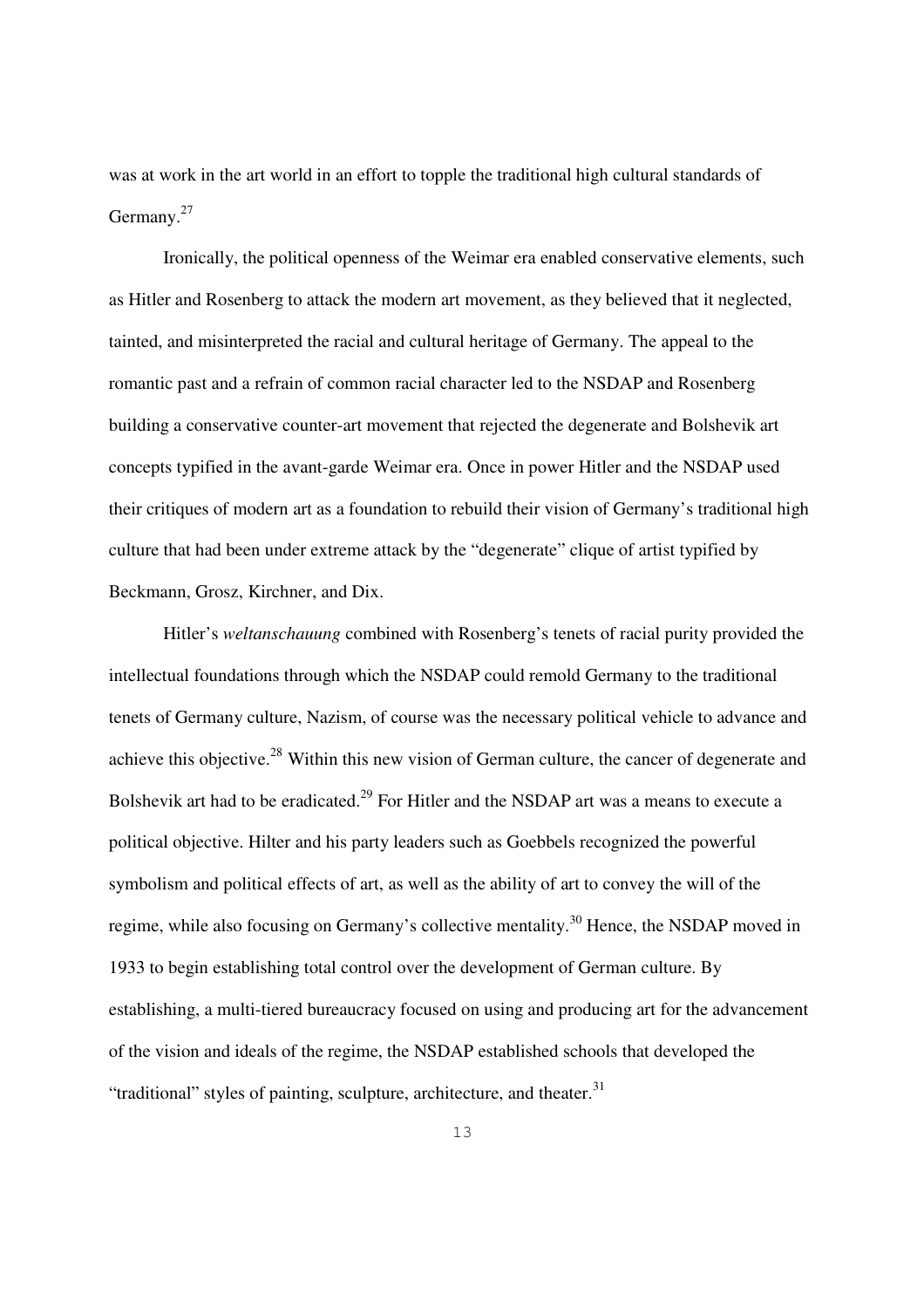The goal of the NSDAP's cultural offensive war was to "bring the people to a conviction of its general and of its special higher mission, through demonstrating it supreme cultural endowments."<sup>32</sup> For Hitler the "incapables, madmen, and cheats" of the Weimar era could no longer be allowed to produce art, as art was no longer created for the artist, but rather as a propaganda tool for the regime.<sup>33</sup>

To highlight the NSDAP's endowment of "painting, architecture, sculpture, and drama" the regime built art museums, opera houses, and lavish Romanesque administration buildings founded upon traditional and conservative styles. Hitler personally participated in these public events. He laid the cornerstone for the House of German Art in Munich on October 15, 1933. During his speech at the ceremony, he stated that this action represented the beginning of a new epoch which would come to be characterized by "strength and beauty" in German art.<sup>34</sup>

To advance the "communal and soulful" message of the party, Hitler and the NSDAP open the Great German Art Exhibition on July 18, 1937.<sup>35</sup> The NSDAP used the art opening as a public spectacle to demonstrate the rebirth of Germany's resurrected artistic culture. The *Volkischer Beobachter* characterized the NSDAP showing as a "Powerful and awe-inspiring event that represented the distillation of two thousand years of German culture."<sup>36</sup> This first major public art show, designed to showcase the Nazi's ideal of art, exhibited nine hundred works of art that were loosely grouped in categories Nature, Country Life, The German Woman, the German Man, the Worker, and the Party.<sup>37</sup>

In addition to exhibiting the stringent subject matter approved by the NSDAP, the State commissioner for the House of German Art mandated that the all works considered for the exhibit had to be "finished and unproblematic."<sup>38</sup> The phrase, "finished and unproblematic" was a direct attack by the State on the art of the Weimar era, which had come under consistent attack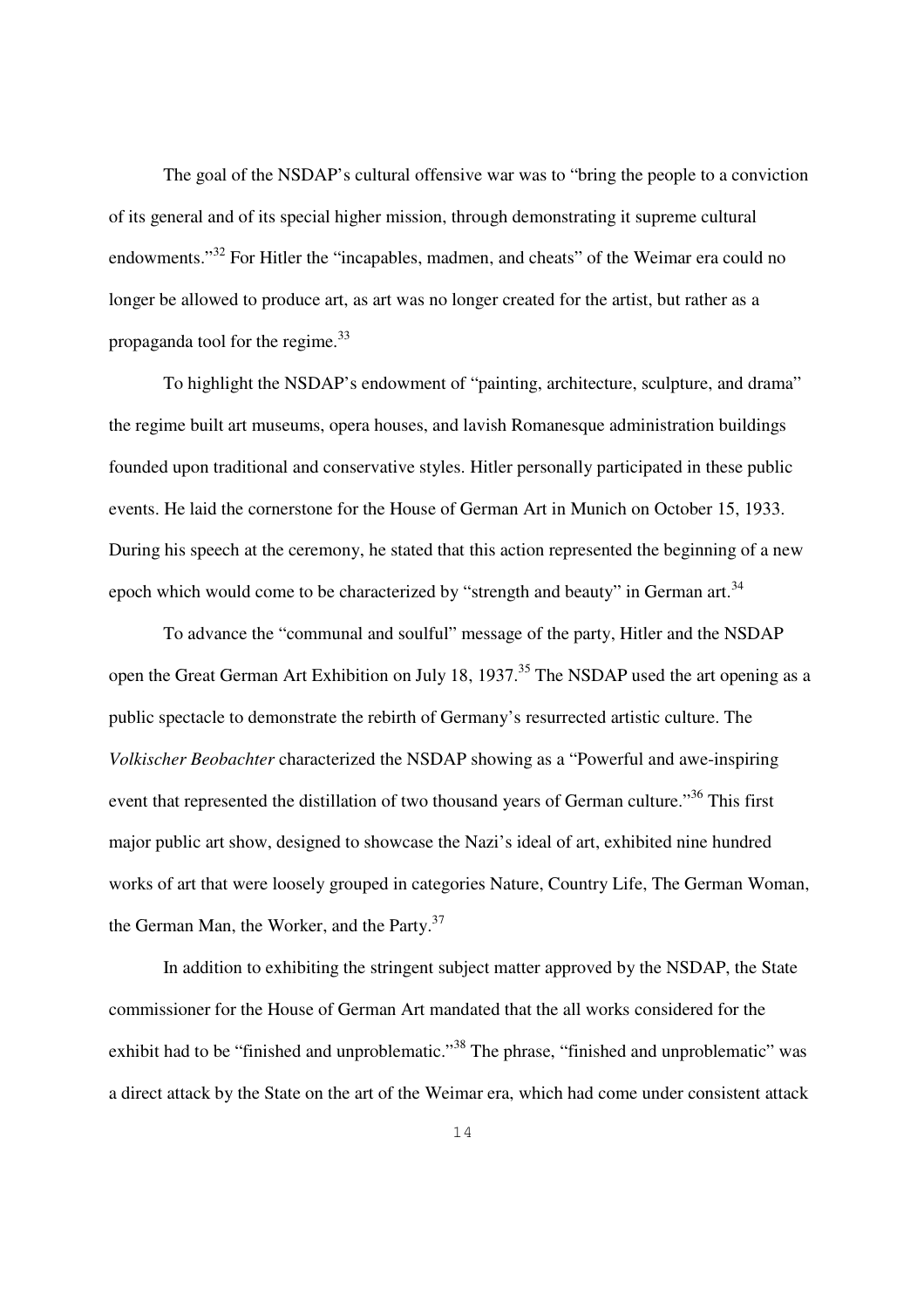for being "problematic and unfinished." Furthermore, the final arbiter on the nature of the art was not the gallery owner or manager of the House of German art, but rather State apparatchiks that judged the art based upon the ideals outlined by the Party. The ideal was to perpetuate art that would convey the "proper" image and nature of Hitler's vision for the new German regime. Therefore art shows such as the opening of the German House of Art, served as a political tool by which the NSDAP waged an open war against the corrupt and dangerous ideas of avant-garde artists such as Beckmann, Groz, Kirchner, and Dix. The NSDAP's objective was to advance and inculcate the German people into the NAZI's vision German. Art therefore became a critical implement for the NSDAP to wage a war for the truth about Germany and its heritage. The regime's use of government-sanctioned art served as a significant medium through which the NSDAP would disseminate its focused propaganda to the masses and in the process reshape German culture.<sup>39</sup>

To highlight the high culture of the new era and defend it against attack from the avantgarde, the NSDAP persecuted "degenerate artists" and confiscated as much of their art as possible since its messages were contradictory and dangerous to the façade presented by the NSDAP. Interestingly enough in an attempt to demonstrate the problematic and unfinished nature of the Degenerate artists, the NSDAP decided to have on last showing of this Bolshevik inspired art. The intent was to demonstrate that the war for German culture and the true interpretation of the nation's heritage had culminated with a victory of the traditional elements, as spearheaded by the NSDAP and its bureaucracy. For the NSDAP the turbulent and uncertain Weimar era had been defeated.

To further reinforce the awkwardness and tortured nature of avant-garde and degenerate art of the Weimar era, the NSDAP opened an exhibit of "Degenerate Art" in November 1937 in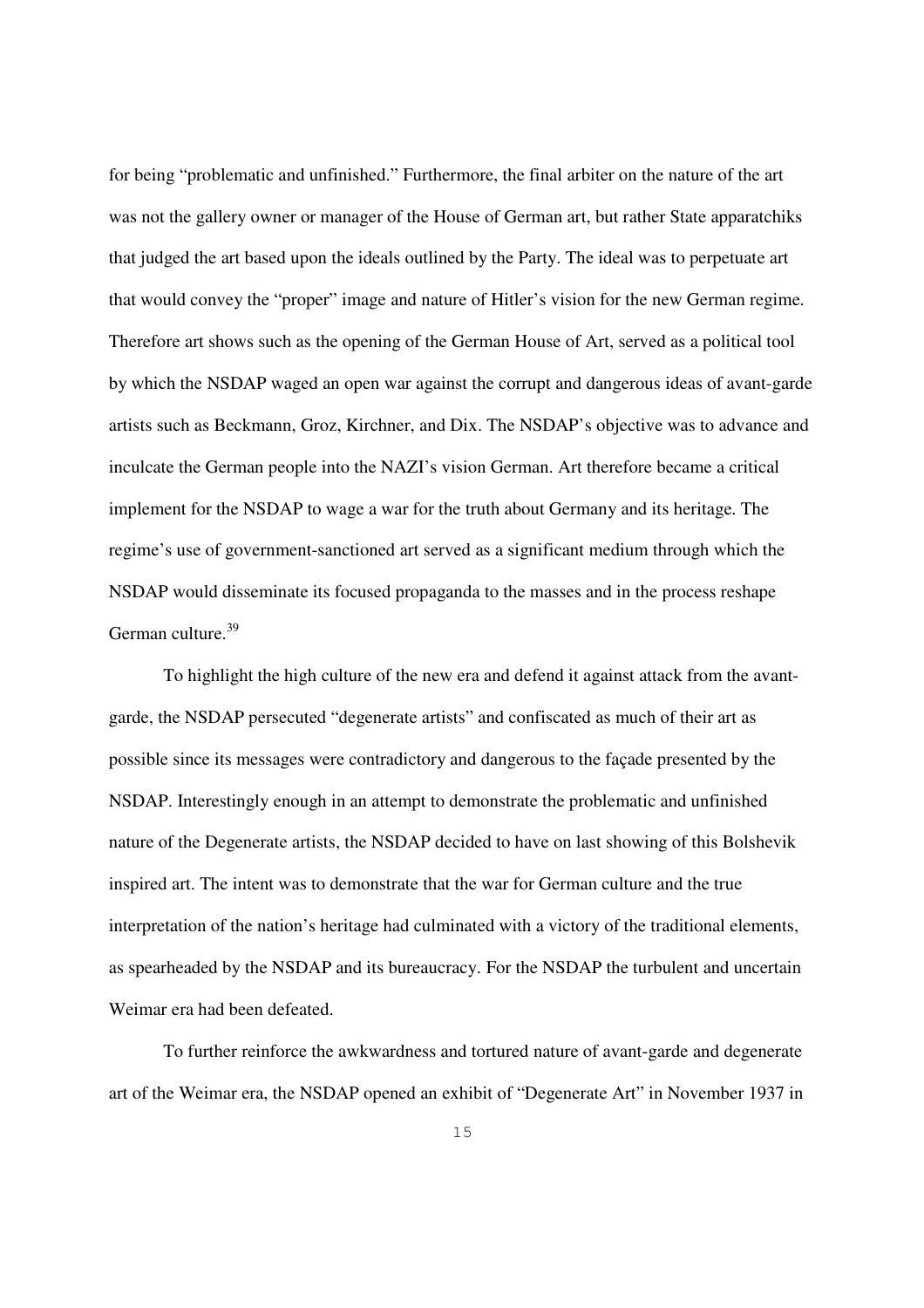Munich.<sup>40</sup> To insure that the art in this exhibit stood in stark contrast to the New German art displayed in July, the State cluttered walls with unframed paintings, often with grossly exaggerated titles.<sup>41</sup> The erratic, cluttered, and awkward displays had the intended effect, as an exhibit visitor stated that "the artists ought to be tied up next to their pictures, so that every German can spit in their faces."<sup>42</sup>

In fact, Historian Richard Grunberger, even cites that Hilter, who had a closed previewing of the exhibit, recommended that some of the titles be adjusted, as they were abrasive. $43$ 

Despite record crowds attend the exhibit, which surprised the regime, but also highlighted the public appeal of the art, demonstrated to the NSDAP the danger of allowing avant-garde art to survive in Germany. The NSDAP therefore declared that the intended political effect of the Degenerate Art showing had been achieved and that the paintings and art would be removed and destroyed. Through strong-arm tactics and harsh repression, the regime forced the German public into rejecting degenerate and avant-garde art, as it did not convey the historical tenets of the NSDAP's vision of German culture.

### **Conclusion:**

For Hitler and the NSDAP, the underlying goal of recasting the future of German art was to embrace and advance the social, political, and economic ideals of the regime. Paintings and other forms of art therefore had to embrace the racial and patriotic tenets of defined and perpetuated by the regime.

The NSDAP and its leadership firmly believed that art was a critical cultural medium that was necessary to advance the positive aspects of the Nazi's philosophy of community. Art therefore became a powerful political tool to advance the ideals and tenets of the regime in an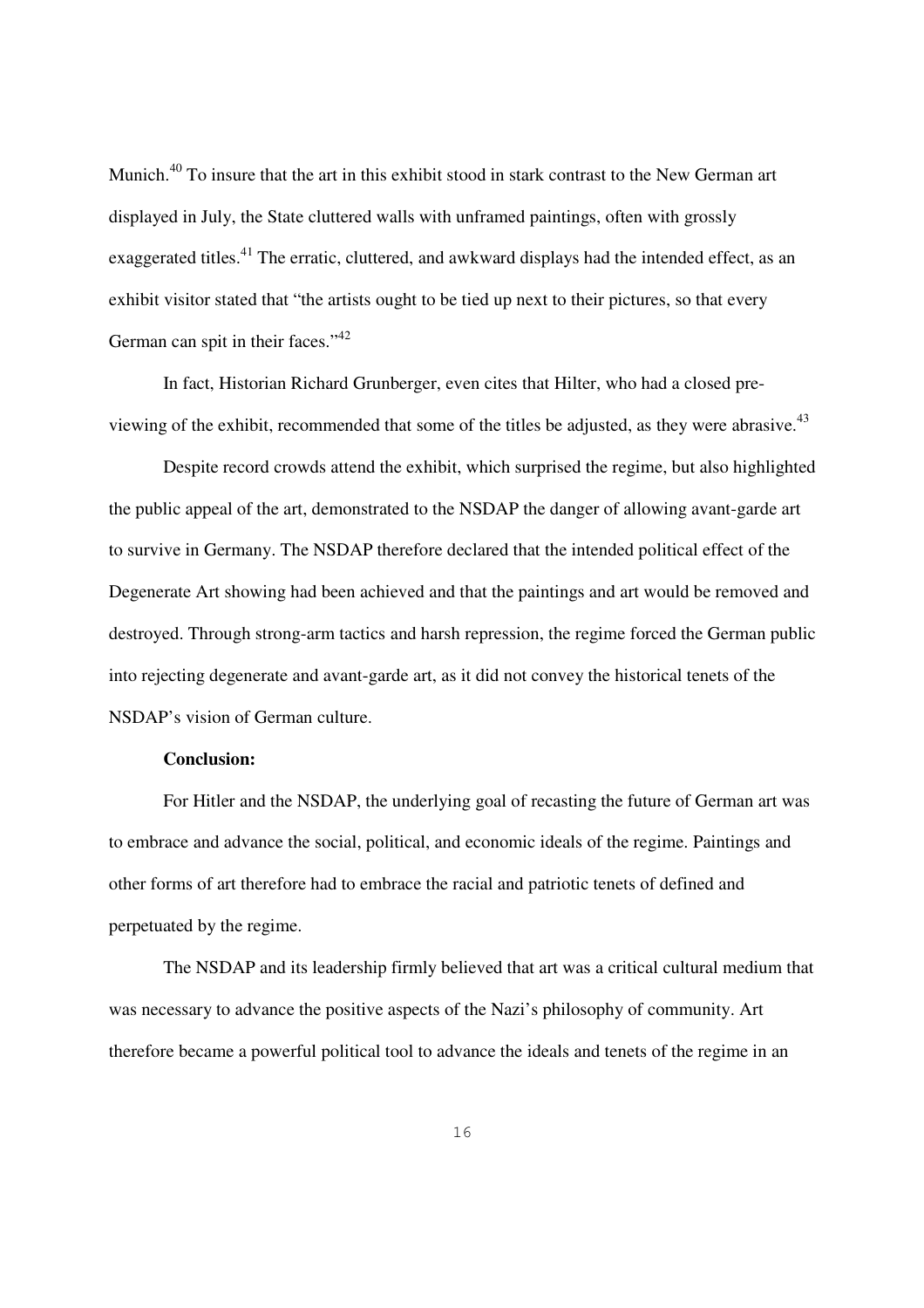effort to manufacture a new truth about Germany's past. This tool became especially useful after 1939 when Germany began its military conquest of Europe.

Hitler's rejection of degenerate and avant-garde art was a critical element in the success of the Nazi movement as it rose to power and later attempted to maintain public will in the overwhelming face of defeat in World War II. Simply the styles and messages of the Weimar era did not convey the proper political, social, and economic ideas for the rise of a new Germany. Therefore, the NSDAP had to eradicate them. The Weimar artists faced several options as the NSDAP rose to power, leave Germany, be sent to a Concentration Camp, or commit suicide. They simply could not be allowed to co-exist within the confines of the new regime. By uniting politics and art for a specific and well-defined political objective, the NSDAP appealed to a nationalistic and patriotic sentiment in Germany's convservative population and suppressed and eradicated the avant-garde artists. Hence the inability of Dadaism, Expressionism, and Surrealism to advance Hitler's *weltanschauung* necessitated their removal. Once removed, the NSDAP used art as a means to manipulate and shape German society and culture to meet the NSDAP's defined vision.

Using art as an instrument to wage a cultural war allowed the NSDAP to eradicate the ideas and emotions associated with avant-garde artists of the Weimar era. In the wake of this deliberate and planned pogrom, the NSDAP replaced the open debate about the effects of World War I, as well as the political, social, and economic trauma of the peace. In their place, the NSDAP inserted an interpretation of Germany history that empowered anti-Semitism, racial purity, and strong nationalism. Within in this context, the NSDAP used art as a critical tool to wage a war to establish a new truth for Germany and its people.

17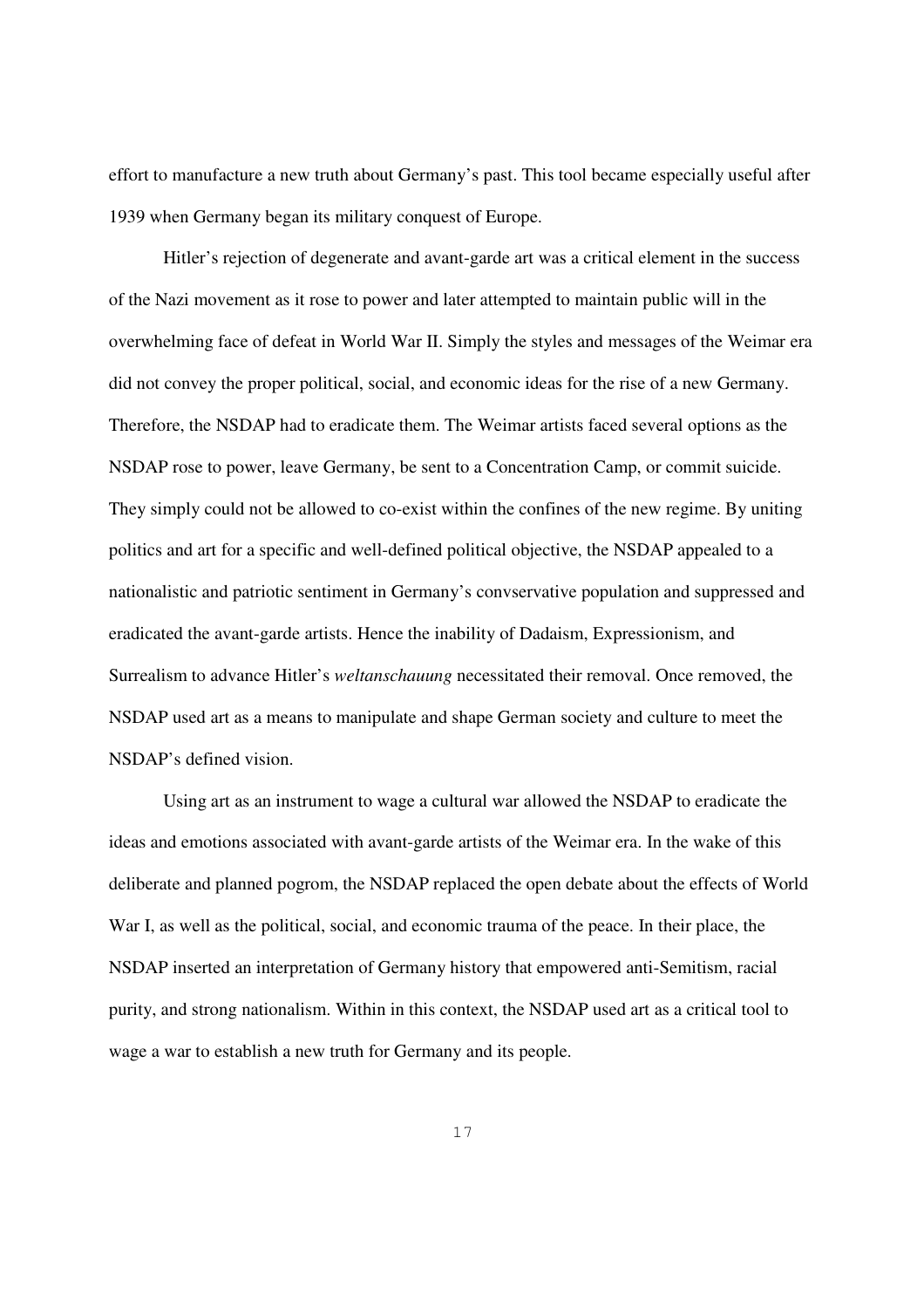<sup>1</sup> Stephanie Baron, *'Degenerate Art': The fate of the Avant-Grade in Nazi Germany*, Los Angeles: Los Angeles County Museum of Art, 1991, 9. Ironically, many of the Degenerate works of art ended up in the private collections of NSDAP leaders or within their vast network of art dealers and gallery owners.

<sup>2</sup> Bryony Jones, Unknown Matisse, Chagall, and Dix artworks found in Nazi-looted haul," CNN.com http://www.cnn.com/2013/11/05/world/europe/unkown-artworks-found-innazi-haul/inde.

3 Eric Michhaund, *The Cult of Art in Nazi Germany*, translated by Janet Lloyd, Stanford: Stanford University Press, 2004, 1.

4 Michaund, *The Cult of Art*, 25.

 $<sup>5</sup>$  Ibid., 27.</sup>

 $\overline{a}$ 

6 Ibid., 30.

7 Scott Stephenson, *The Final Battle: Soldiers of the Western Front and the German Revolution of 1918*, Cambridge: Cambridge University Press, 2009, 17-66.

8 "The Spartacus Manifesto, 1918," in *The Weimar Republic Source* Book, Anton Kaes, Martin Jay, and Edward Dimendberg, eds., Berkeley: University of California Press, 1994, 37.

<sup>9</sup> "The Constitution of the German Republic, 1919," in *The Weimar Republic Source* Book, Anton Kaes, Martin Jay, and Edward Dimendberg, eds., Berkeley: University of California Press, 1994,46

<sup>10</sup> Peter Gay, *Weimar Culture: The Outsider as Insider*, Westport: Greenwood Press, 1968, 3-4.

<sup>11</sup> Erhard Bahr, "Nazi Cultural Politics: Internationalism vs. Functionalism," in *National Socialist Cultural Policy,* Glenn Cuomo, ed, New York: St Martin's Press, 1995, 7. <sup>12</sup> Cite the *The Cult of Art in Nazi Germany*.

<sup>13</sup> Jochen Vogt, "The Weimar Republic as Heritage," in *Dancing on the Volcano: Essays on the Culture of the Weimar Republic*, Thomas W. Kniesche and Stephen Brockman, eds., Columbia: Camden Housem 1994, 25.

<sup>14</sup> "From Dada to the New Objectivity: Art and Politics," in in *The Weimar Republic Source* Book, Anton Kaes, Martin Jay, and Edward Dimendberg, eds., Berkeley: University of California Press, 1994, 19.

<sup>15</sup> Jost Hermand, "Neue Sachlichkeit: Ideology, Lifestyle, or Artistic movement," in *Dancing on the Volcano*, 58.

<sup>16</sup> Barron, *Degenerate Art*, 203.

<sup>17</sup> Matthais Eberle, *World War I and the Weimar Artists: Dix, Grosz, Beckmann, and*  Sclemmer, New Have: Yale University Press, 1986, 54.

<sup>18</sup> "About Ernst Ludwig Kirchner," Museum of Modern Art (MoMA),

http://www.moma.org/collection\_ge/browse\_results.php?criteria=O:AD:E:3115|A:AR:E:1&role  $=1$  accessed October 31, 2014.

 $^{19}$  Ibid.

<sup>20</sup> Cite Degenerate art catalogue, as well as MoMA.

<sup>21</sup> Barron*, Degenerate Ar,t* 224.

<sup>22</sup> Adolf Hitler, *Mein Kampf*, translated by Ralph Manheim, Boston: Hough Mifflin, 1971, 258.

 $23$  Ibid., 258-259.